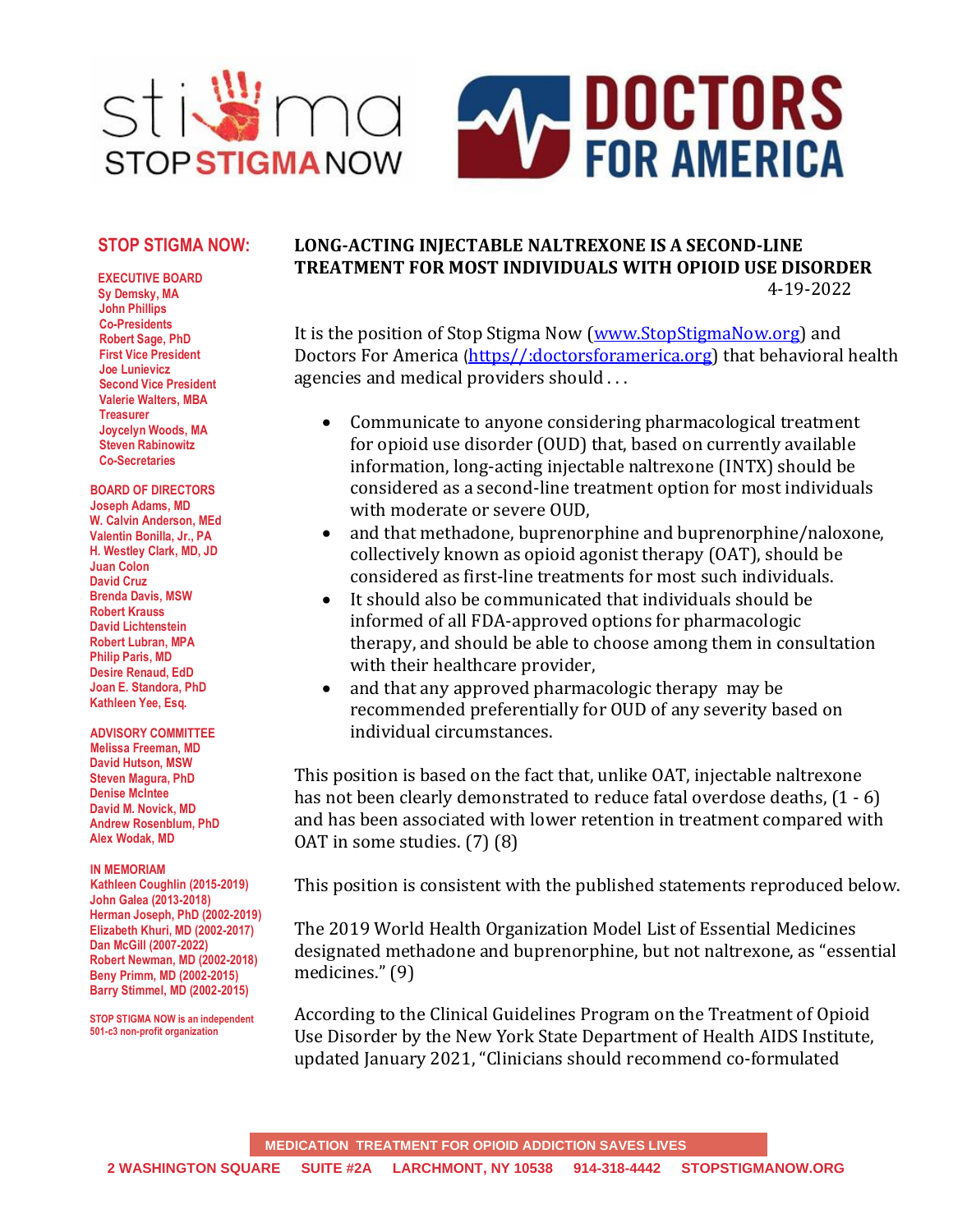

Pg. 2

buprenorphine/naloxonex or methadone as preferred treatments for individuals with opioid use disorder . . . Clinicians should offer extended-release naltrexone to patients who prefer naltrexone for treatment or who are not able to access treatment with or reach their treatment goals with methadone or buprenorphine/naloxone." (10)

The American Society of Addiction Medicine (ASAM) National Practice Guidelines for the Treatment of Opioid Use Disorder 2020 Focused Update does not describe any FDA approved medications for OUD as more or less effective than any other. (11) However, ASAM's Policy Statement on Treatment of Opioid Use Disorder in Correctional Settings states that "For individuals who do not want to be treated with methadone or buprenorphine, extended-release injectable naltrexone is an alternative option for relapse prevention during detainment and after release." (12)

OAT has been described in recent peer-reviewed reports as the "gold standard" or most effective treatment for OUD, or that INTX is appropriate for those who are unable to, or choose not to, use OAT. (13 – 23)

The Food and Drug Administration (FDA) Prescribing Information for Vivitrol, the brand name of XR-NXT, notes that ". . . Any attempt by a patient to overcome the antagonism by taking opioids is especially dangerous and may lead to life-threatening opioid intoxication or fatal overdose. Patients should be told of the serious consequences of trying to overcome the opioid blockade." (24) The Risk Evaluation and Mitigation Strategy (REMS) for Vivitrol required by the FDA states that "Using large amounts of opioids, such as prescription pain pills or heroin, to overcome effects of Vivitrol, can lead to serious injury, coma, and death." (25) In December 2019 the FDA issued a warning letter to the manufacturer of Vivitrol for not including serious risks in marketing materials. (26)

A National Academies of Sciences, Engineering, and Medicine 2019 report on medications for opioid use disorder stated that "Emerging evidence suggests that patients can experience an increased risk of overdose when they approach the end of the 28-day period of the extendedrelease formulation" of INTX. (27)

Some authors have noted that the question of a possible increase in overdose rates associated with the use of INTX has not been settled. (28) (29) In a commentary (30) on the largest of the two randomized trials to date comparing INTX with buprenorphine-naloxone, (31) it was noted that "total overdoses, fatal and non-fatal, did not differ between groups, but the numbers were noteworthy - 18 for INTX versus 10 for buprenorphine-naloxone. Considering that the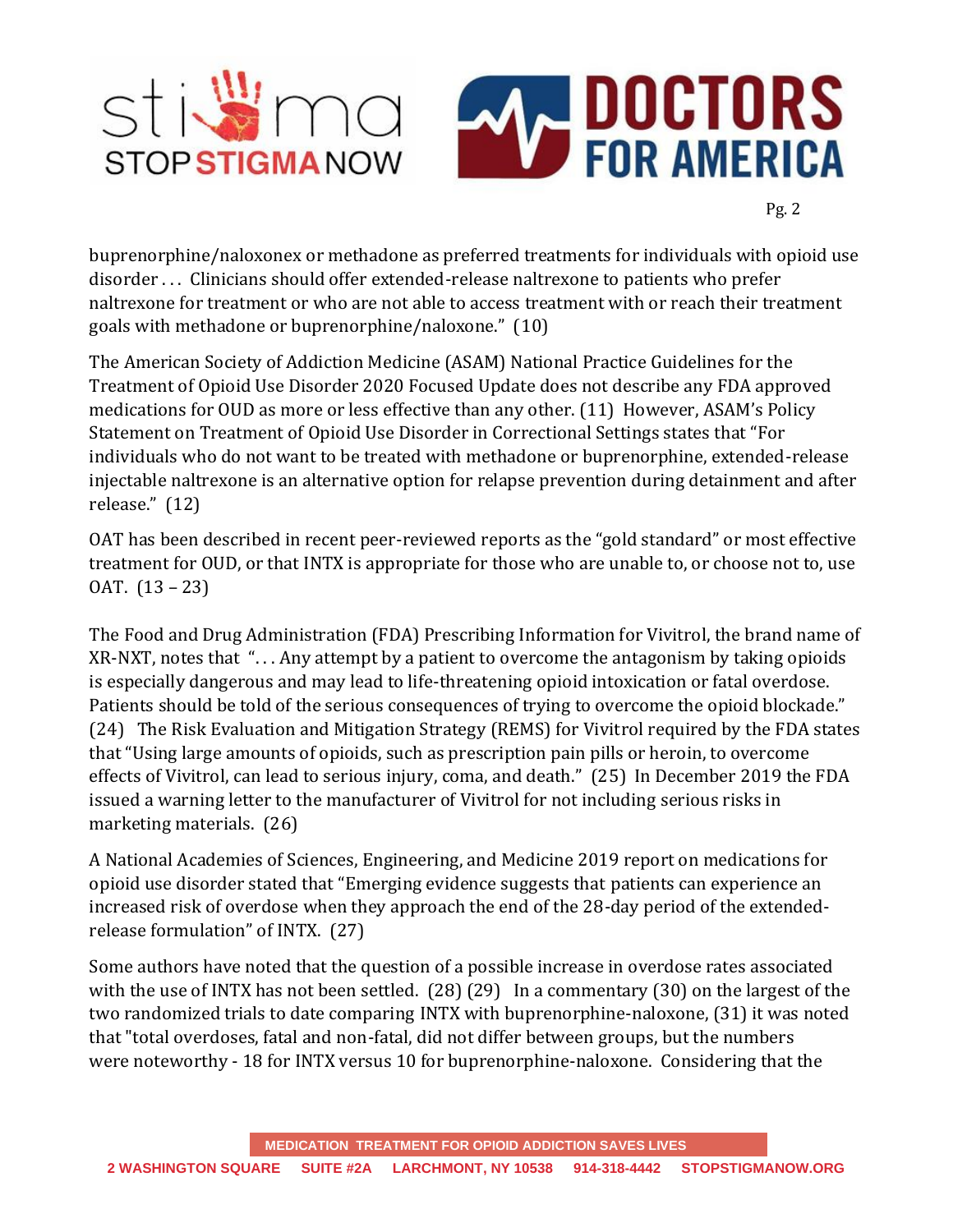

study was not powered to detect overdose differences, there should be continued evaluation of how failure to complete opioid detoxification and induction onto INTX might increase overdose risk."

Nevertheless, INTX is an important option that may be preferred by some, or more appropriate than OAT for particular individuals.

This statement applies to long-acting injectable naltrexone (INTX), and not to implantable naltrexone which has been associated with a reduction in mortality. (32)

For the reasons noted, injectable naltrexone is currently a second line OUD treatment option, after OAT, for most but not all individuals seeking treatment for moderate or severe OUD.

# **ANNOTATED REFERENCES:**

1. Wakeman SE, et al. Comparative Effectiveness of Different Treatment Pathways for Opioid Use Disorder JAMA Netw Open. 2020;3(2).

free: <https://jamanetwork.com/journals/jamanetworkopen/fullarticle/2760032>

("Our finding that MOUD [Medication for Opioid Use Disorder] treatment with naltrexone was not protective against overdose or serious opioid-related acute care use is consistent with other studies that found naltrexone to be less effective than MOUD treatment with buprenorphine."). [Note that the use of either the oral and/or the injectable naltrexone formulation, XR-NTX, was not identified in this study; XR-NTX was approved in the U.S. for OUD in 2010; this study evaluated claims data between October 3, 2014, to December 31, 2017.]

2. Morgan JR, et al. Overdose following initiation of naltrexone and buprenorphine medication treatment for opioid use disorder in a United States commercially insured cohort. Drug Alcohol Depend. 2019 Jul 1;200:34-39. free:

<https://www.sciencedirect.com/science/article/pii/S0376871619301310?via%3Dihub>

("Among commercially-insured patients who initiate medications for opioid use disorder, buprenorphine, but not naltrexone, was associated with lower risk of overdose during active treatment compared to post-discontinuation."). [Note that treatment with XR-NTX and oral naltrexone were each found to be associated with significantly higher overdose rates compared to buprenorphine, whether while on treatment or after recently discontinuing treatment.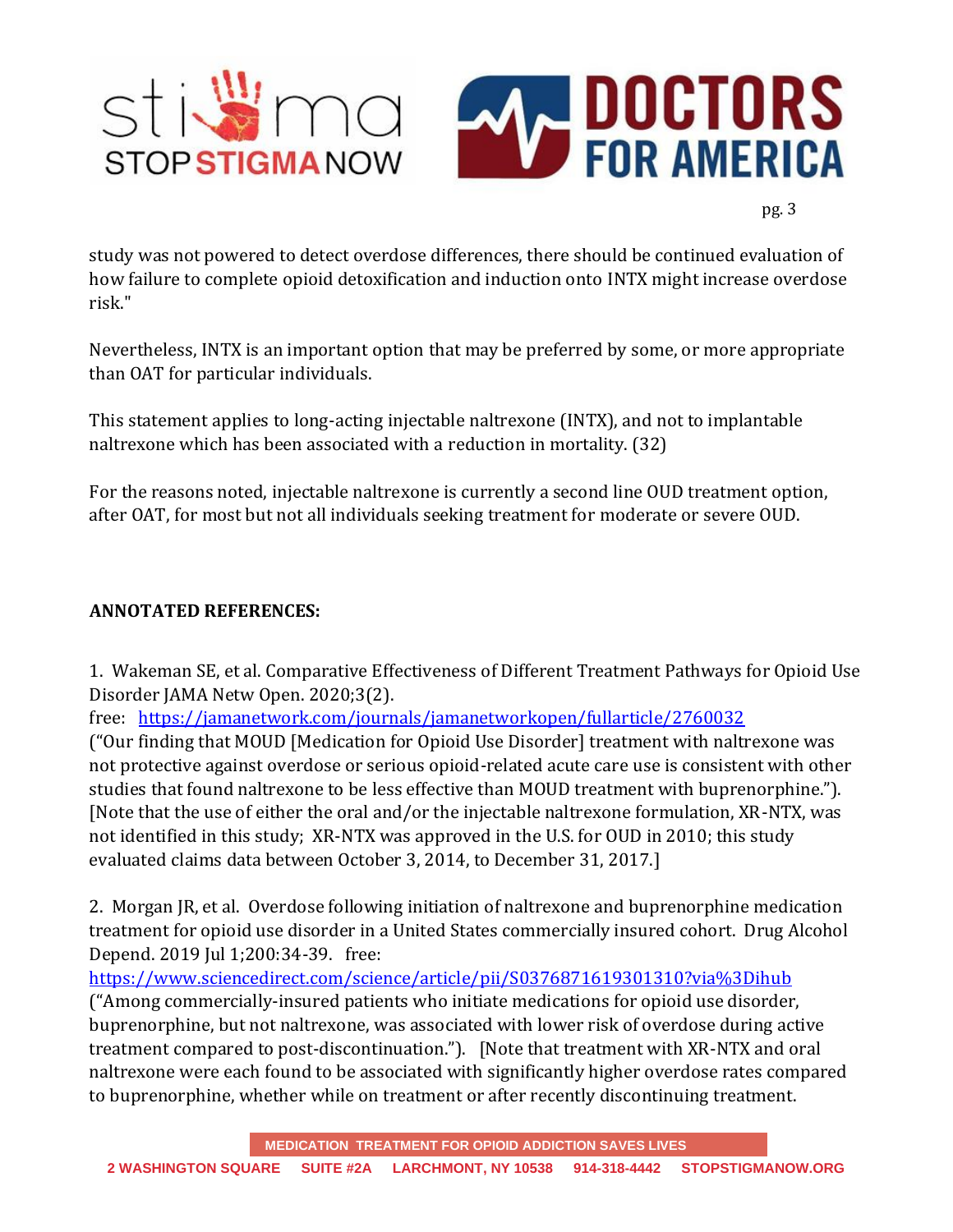

3. Larochelle MR, et al. Medication for opioid use disorder after nonfatal opioid overdose and association with mortality: a cohort study. Ann Intern Med. 2018;169(3):137- 145. <https://www.acpjournals.org/doi/abs/10.7326/m17-3107>

("Compared with no MOUD, methadone was associated with decreased all-cause mortality (adjusted hazard ratio [AHR] 0.47 [CI, 0.32 to 0.71]) and opioid-related mortality (AHR 0.41 [CI, 0.24 to 0.70]). Buprenorphine was associated with decreased all-cause mortality (AHR 0.63 [CI, 0.46 to 0.87]) and opioid-related mortality (AHR 0.62 [CI, 0.41 to 0.92]). No associations between naltrexone and all-cause mortality (AHR 1.44 [CI, 0.84 to 2.46]) or opioid-related mortality (AHR 1.42 [CI, 0.73 to 2.79]) were identified."). [Note that in this study patients treated with both XR-NTX and oral naltrexone were included and were not separately analyzed. Also, there were fewer patients treated for a shorter duration with naltrexone (1099 persons treated for a median of 1 month) vs. buprenorphine or methadone (3022 patients treated with buprenorphine for a median of 4 months, and 2040 patients treated with methadone for a median of 5 months, respectively)].

4. Ma J, et al. Effects of medication-assisted treatment on mortality among opioids users: a systematic review and meta-analysis. Mol Psychiatry. 2019;24(12):1868-1883 (One conclusion is that naltrexone reduces mortality. Two naltrexone studies were reviewed: one of oral naltrexone, and one of implantable naltrexone; none with injectable naltrexone).

5. Ajazi EM et al. Revisiting the X:BOT Naltrexone Clinical Trial Using a Comprehensive Survival Analysis. Journal of Addiction Medicine: October 27, 2021. (in press) (Reanalyzed data in Lee JD et al (31), including probable & possible overdoses, and using a timeto-event analysis. A near-significant increased association with overdose of about two-fold was found in the INTX group compared to the buprenorphine-nx group. (HR: 2.10; 95% CI: 0.86, 5.14). During the treatment (i.e. maintenance) phase the risk of overdose was 3.81 (CI: 1.01, 14.36) times higher in the INTX group compared to the buprenorphine-nx group in a Per Protocol analysis).

6. Lee, JD et al. Commentary on Ajazi et al (2021) Re-analysis of the X:BOT Trial. Journal of Addiction Medicine: October 27, 2021. (in press)

7. Treatment Improvement Protocol (TIP) 63 Updated 2020. Substance Abuse and Mental Health Services Administration. Free: [https://store.samhsa.gov/product/TIP-63-Medications](https://store.samhsa.gov/product/TIP-63-Medications-for-Opioid-Use-Disorder-Full-Document/PEP21-02-01-002)[for-Opioid-Use-Disorder-Full-Document/PEP21-02-01-002](https://store.samhsa.gov/product/TIP-63-Medications-for-Opioid-Use-Disorder-Full-Document/PEP21-02-01-002) ("for XR-NTX, treatment retention is higher than for treatment without OUD medication and treatment with placebo; treatment retention is lower than with opioid receptor agonist treatment." pg. 2-19 ... "methadone, extended-release injectable naltrexone and buprenorphine were each found to be more effective in reducing illicit opioid use than no medication in randomized clinical trials. . . Methadone and buprenorphine treatment have also been associated with reduced risk of overdose death."

**MEDICATION TREATMENT FOR OPIOID ADDICTION SAVES LIVES**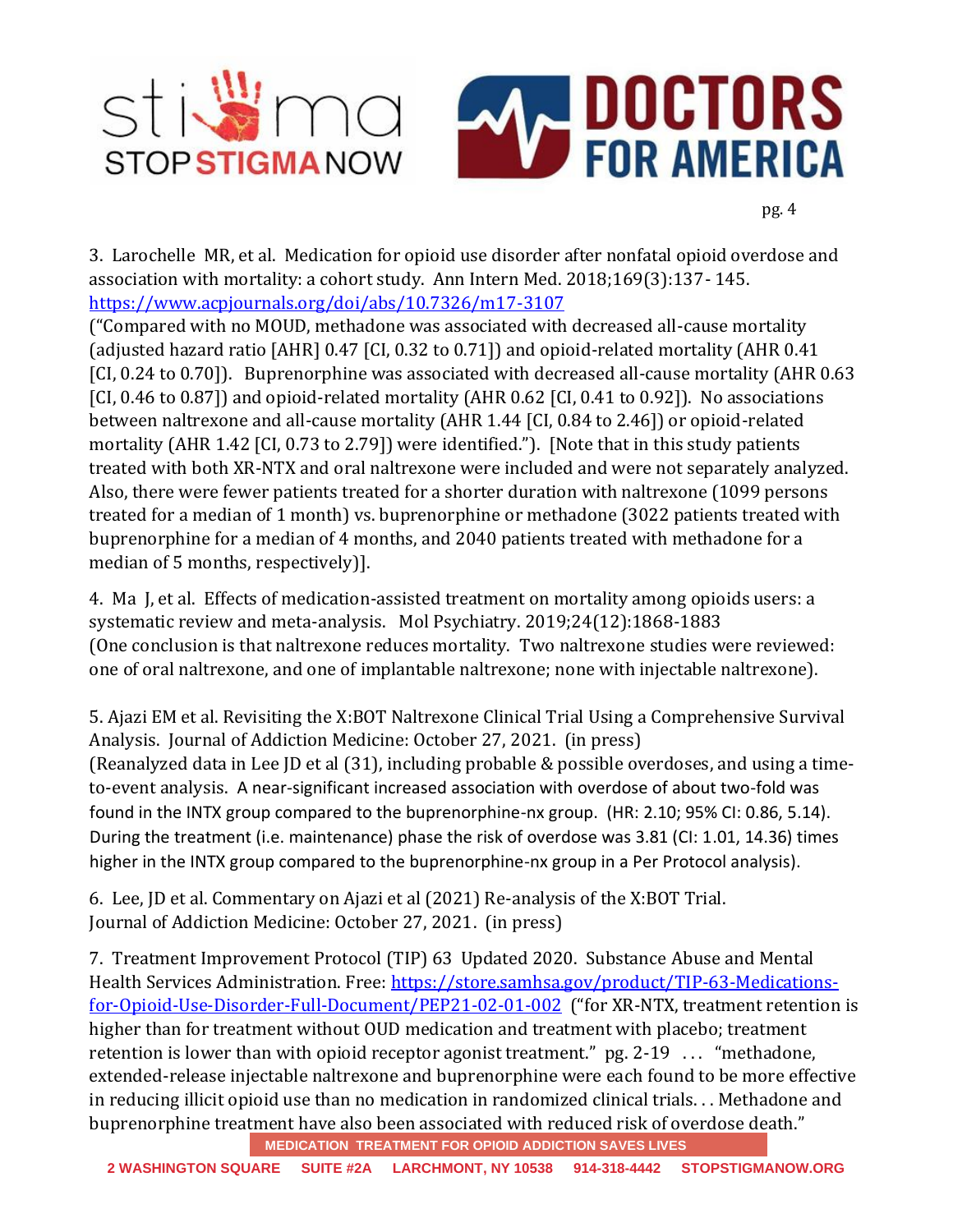

8. Jarvis BP, et al. Extended-release injectable naltrexone for opioid use disorder: a systematic review. Addiction 2018;113(7):1188–209.

free: <https://www.ncbi.nlm.nih.gov/pmc/articles/PMC5993595/>

("Many individuals intending to start extended-release naltrexone (XR-NTX) do not and most who do start XR-NTX discontinue treatment prematurely, two factors that limit its clinical utility significantly.")

9. World Health Organization Model List of Essential Medicines, 21st List, 2019. Geneva: World Health Organization; 2019.

[https://apps.who.int/iris/bitstream/handle/10665/325771/WHO-MVP-EMP-IAU-2019.06](https://apps.who.int/iris/bitstream/handle/10665/325771/WHO-MVP-EMP-IAU-2019.06-eng.pdf?ua=1) [eng.pdf?ua=1](https://apps.who.int/iris/bitstream/handle/10665/325771/WHO-MVP-EMP-IAU-2019.06-eng.pdf?ua=1)

10. Clinical Guidelines Program - Treatment of Opioid Use Disorder - New York State Department of Health AIDS Institute. Updated January 2021. free: [https://www.hivguidelines.org/substance-use/oud/#tab\\_5](https://www.hivguidelines.org/substance-use/oud/#tab_5)

11. The ASAM NATIONAL PRACTICE GUIDELINE For the Treatment of Opioid Use Disorder 2020 Focused Update. [https://www.asam.org/Quality-Science/quality/2020-national-practice](https://www.asam.org/Quality-Science/quality/2020-national-practice-guideline)[guideline](https://www.asam.org/Quality-Science/quality/2020-national-practice-guideline) 

12. ASAM Public Policy Statement on Treatment of Opioid Use Disorder in Correctional Settings. July 15, 2020. [https://www.asam.org/advocacy/public-policy-statements/details/public](https://www.asam.org/advocacy/public-policy-statements/details/public-policy-statements/2021/08/09/asam-public-policy-statement-on-treatment-of-opioid-use-disorder-in-correctional-settings)[policy-statements/2021/08/09/asam-public-policy-statement-on-treatment-of-opioid-use](https://www.asam.org/advocacy/public-policy-statements/details/public-policy-statements/2021/08/09/asam-public-policy-statement-on-treatment-of-opioid-use-disorder-in-correctional-settings)[disorder-in-correctional-settings](https://www.asam.org/advocacy/public-policy-statements/details/public-policy-statements/2021/08/09/asam-public-policy-statement-on-treatment-of-opioid-use-disorder-in-correctional-settings)

13. Gustavson AM, et al. Early impacts of a multi-faceted implementation strategy to increase use of medication treatments for opioid use disorder in the Veterans Health Administration. Implement Sci Commun. 2021 Feb 15;2(1):20. free:

<https://www.ncbi.nlm.nih.gov/pmc/articles/PMC7885503/> ("When M-OUD is contraindicated or not acceptable to the patient, antagonist medication (naltrexone) can be considered with the greatest promise shown with injectable naltrexone administered once per month.")

14. Wakeman SE, et al. Comparative Effectiveness of Different Treatment Pathways for Opioid Use Disorder JAMA Netw Open. 2020;3(2). IBID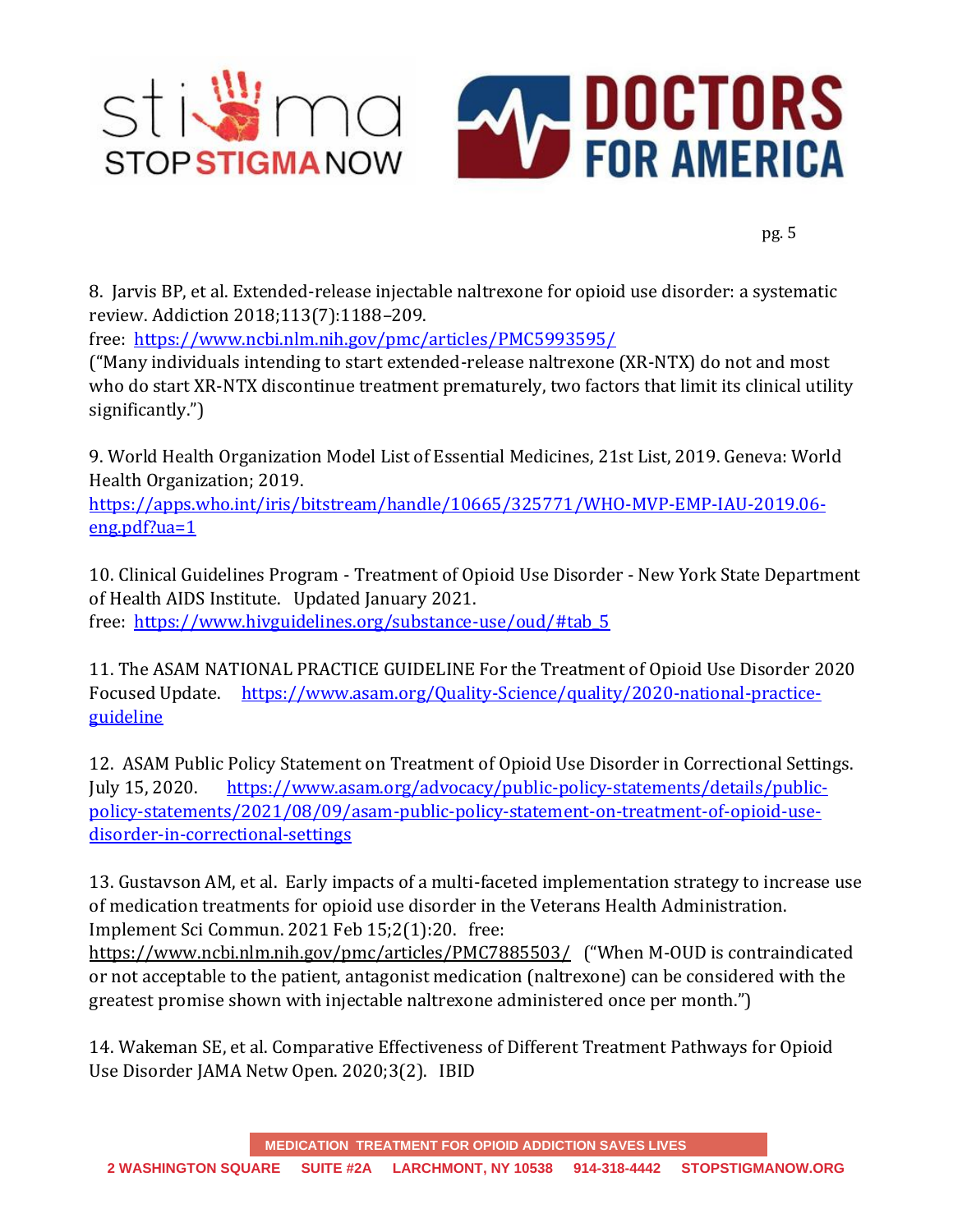

15. Jordan CJ, et al. Progress in agonist therapy for substance use disorders: Lessons learned from methadone and buprenorphine. Neuropharmacology. 2019 Nov 1;158:107609. free: <https://www.ncbi.nlm.nih.gov/pmc/articles/PMC6745247/>

("Clinical observations indicate low clinical success rates and poor compliance to naltrexone as a treatment for opioid abuse . . .")

16. Davis CS, et al. Legal and policy changes urgently needed to increase access to opioid agonist therapy in the United States. Int J Drug Policy. 2019;73:42-48. <https://pubmed.ncbi.nlm.nih.gov/31336293/>

(The "public health crisis of opioid-related harm . . . could be dramatically reduced through increased access to opioid agonist therapy with the medications methadone and buprenorphine .

. . [with] overwhelming evidence of their efficacy . . . their use is considered the "gold standard" for OUD treatment. . . both methadone and buprenorphine treatment often reduce overdoserelated and all-cause mortality risk in opioid-dependent individuals by 50% or more.")

17. Bach P, et al. Leveraging the role of community pharmacists in the prevention, surveillance, and treatment of opioid use disorders. Addiction Science & Clinical Practice volume 14, Article number: 30 (2019)

free:<https://ascpjournal.biomedcentral.com/articles/10.1186/s13722-019-0158-0>

("Opioid agonist therapy (OAT) with methadone or buprenorphine remains the most effective, evidence-based approach for the treatment of OUD. An extensive body of research supports the effectiveness of OAT at decreasing the use of illicit substances, at reducing criminal activity, at preventing transmission of bloodborne infections, and at protecting against overdose death.")

18. Bell J, et al. Medication Treatment of Opioid Use Disorder. Biol Psychiatry. 2020 Jan 1;87(1):82-88. <https://pubmed.ncbi.nlm.nih.gov/31420089/>

("Oral methadone has the strongest evidence for effectiveness. . . Most experience has been with methadone, which remains the gold standard against which other medications have been compared. . . Naltrexone produces no positive opioid effects, and this may contribute to erratic compliance, early dropout, and a resulting increased risk of fatal overdose.")

19. Gastberger S, et al. Concomitant Heroin and Cocaine Use among Opioid-Dependent Patients during Methadone, Buprenorphine or Morphine Opioid Agonist Therapy. Eur Addict Res. 2019;25(4):207-212. doi: 10.1159/000500542. Epub 2019 May 8.

<https://www.karger.com/Article/Abstract/500542>

("Among all the treatment methods developed so far, opioid agonist treatment (OAT) is the most effective therapy for opioid dependence.")

**MEDICATION TREATMENT FOR OPIOID ADDICTION SAVES LIVES**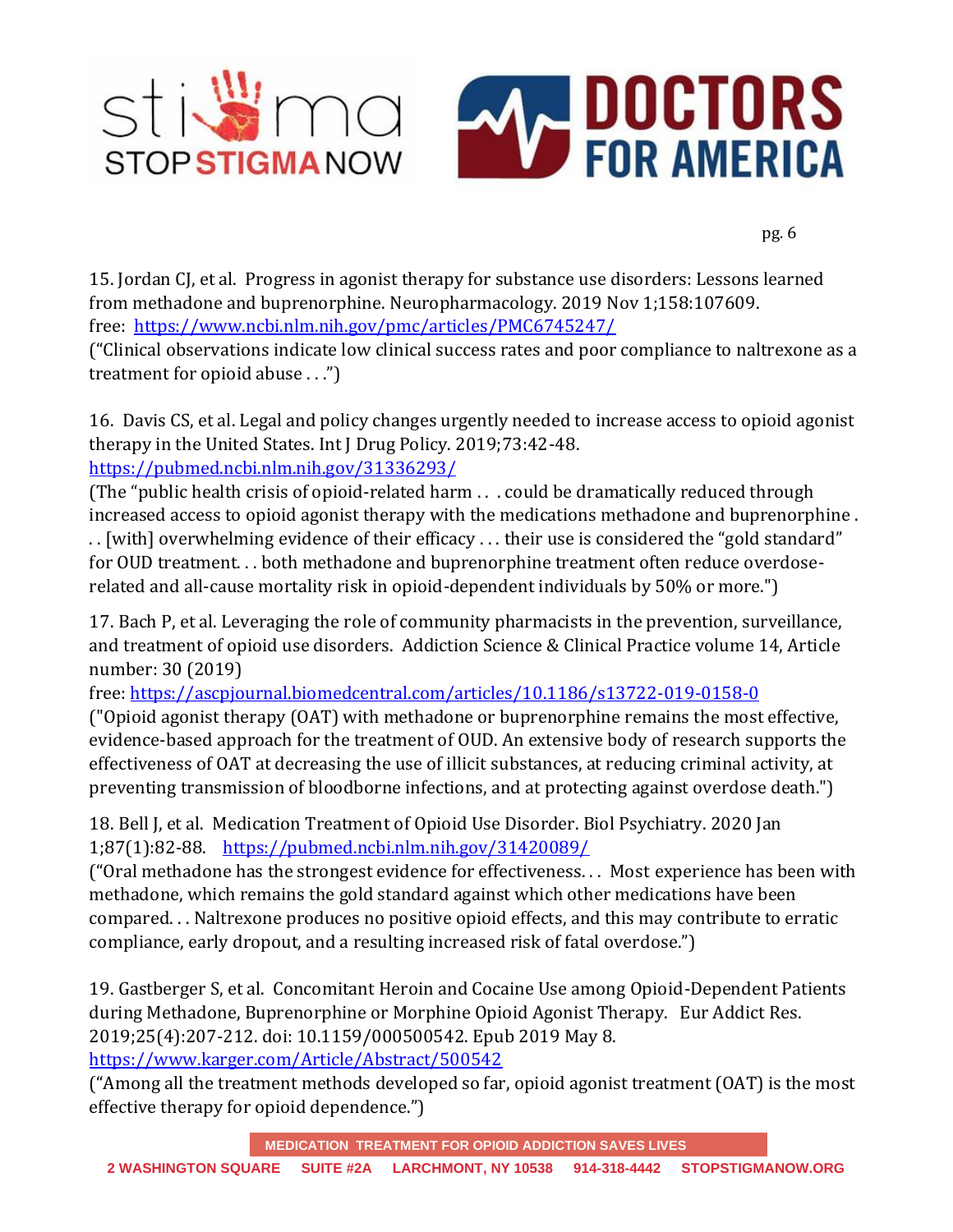

20. Wakeman SE. Why It's Inappropriate Not to Treat Incarcerated Patients with Opioid Agonist Therapy. AMA J Ethics. 2017 Sep 1;19(9):922-930.

free: [https://journalofethics.ama-assn.org/article/why-its-inappropriate-not-treat](https://journalofethics.ama-assn.org/article/why-its-inappropriate-not-treat-incarcerated-patients-opioid-agonist-therapy/2017-09)[incarcerated-patients-opioid-agonist-therapy/2017-09](https://journalofethics.ama-assn.org/article/why-its-inappropriate-not-treat-incarcerated-patients-opioid-agonist-therapy/2017-09) 

("Decades of evidence supports opioid agonist therapy as a highly effective treatment that improves clinical outcomes and reduces illicit opioid use, overdose death, and cost. . . The most effective treatment for opioid use disorder involves maintenance treatment with the opioid agonist medications methadone and buprenorphine . . . The opioid antagonist naltrexone is the third medication that has been FDA-approved for opioid use disorder and can be considered for people with less severe opioid use disorder and a high likelihood of abstinence.")

21. Priest KC, et al. Expanding Access to Medications for Opioid Use Disorder: Program and Policy Approaches from Outside the Veterans Health Administration. J Gen Intern Med. 2020 Dec;35(Suppl 3):886-890.

free:<https://www.ncbi.nlm.nih.gov/pmc/articles/PMC7609303/>

("Despite decades of availability, access to lifesaving medications for opioid use disorder (MOUD) such as first-line opioid agonist therapy (OAT) (i.e., methadone and buprenorphine) and extended-release naltrexone is sub-optimal.").

22. Tormohlen KN, et al. Evaluating the role of Section 1115 waivers on Medicaid coverage and utilization of opioid agonist therapy among substance use treatment admissions Health services research. 2020:55(2):232-238.

free: <https://www.ncbi.nlm.nih.gov/pmc/articles/PMC7080398/>

("The most effective treatments for OUD are opioid agonist therapies (OAT) including methadone and buprenorphine . . .")

23. Peckham AM, et al. Leveraging pharmacists to maintain and extend buprenorphine supply for opioid use disorder amid COVID-19 pandemic. Am J Health Syst Pharm. 2021 Feb 15. Free: <https://www.ncbi.nlm.nih.gov/pmc/articles/PMC7929456/>

("There is an urgent need to expand access to medications for opioid use disorder (MOUD), particularly the opioid agonists methadone and buprenorphine, which are superior to other treatment options in reducing mortality and facilitating recovery. . . The most concerning access restrictions are for opioid agonist treatments (OAT), buprenorphine . . . and methadone . . . given their superiority to other MOUD in decreasing opioid-related mortality.")

24. FDA Prescribing Information for Vivitrol [https://www.accessdata.fda.gov/drugsatfda\\_docs/label/2013/021897s020s023lbl.pdf](https://www.accessdata.fda.gov/drugsatfda_docs/label/2013/021897s020s023lbl.pdf)

**MEDICATION TREATMENT FOR OPIOID ADDICTION SAVES LIVES**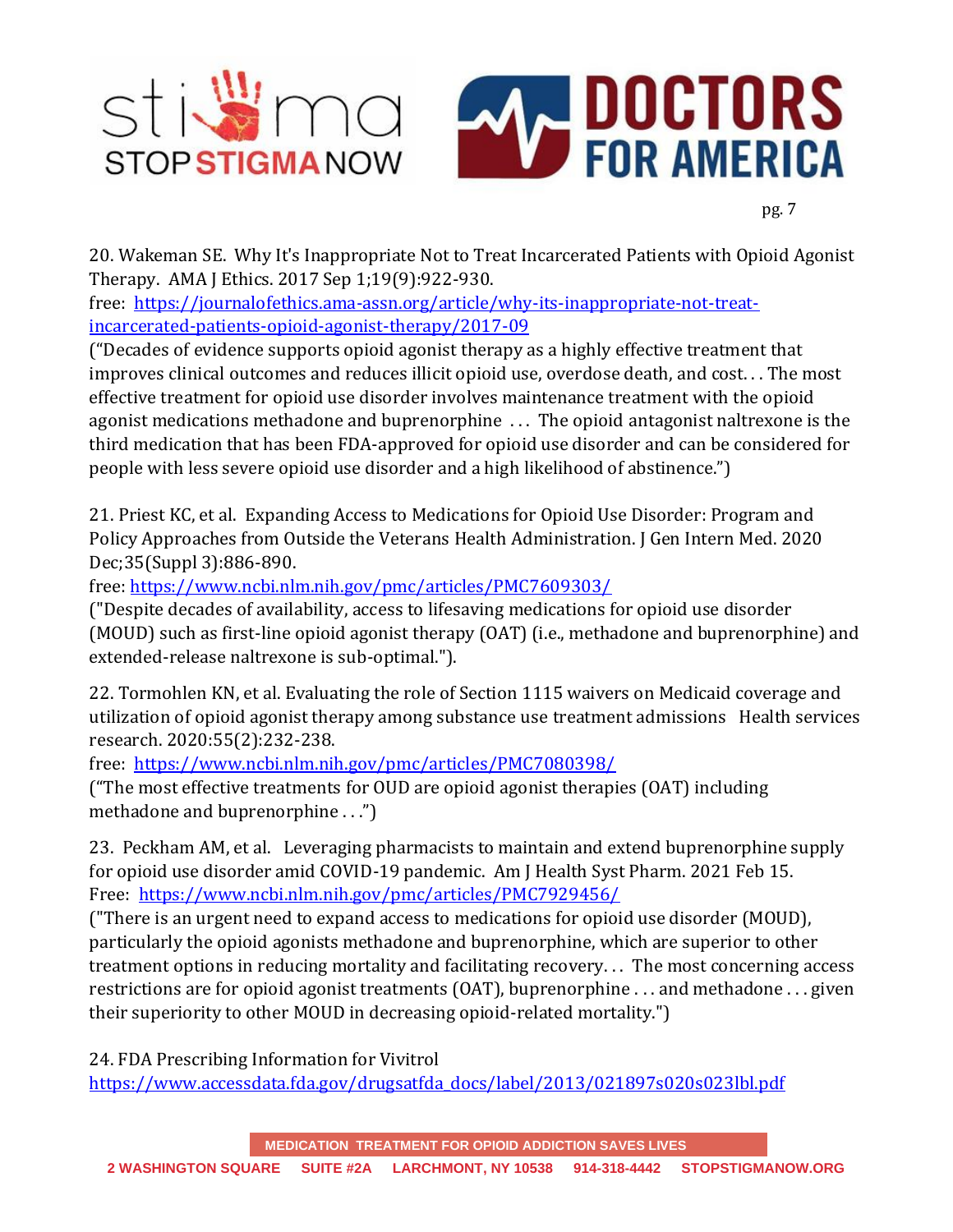

25. The Risk Evaluation and Mitigation Strategy (REMS) for Vivitrol <https://www.fda.gov/media/79392/download>updated July 2013

26. FDA News Release December 11, 2012:

[https://www.fda.gov/news-events/press-announcements/fda-issues-warning-letter-not](https://www.fda.gov/news-events/press-announcements/fda-issues-warning-letter-not-including-most-serious-risks-advertisement-medication-assisted)[including-most-serious-risks-advertisement-medication-assisted](https://www.fda.gov/news-events/press-announcements/fda-issues-warning-letter-not-including-most-serious-risks-advertisement-medication-assisted)

("those utilizing Vivitrol for the treatment of opioid dependence should be made aware of the vulnerability to potentially fatal overdose at the end of a dosing interval, after missing a dose, or after discontinuing Vivitrol treatment. Attempts to overcome blockade may also lead to fatal overdose.")

FDA warning letter to Alkermes:

[https://www.fda.gov/inspections-compliance-enforcement-and-criminal](https://www.fda.gov/inspections-compliance-enforcement-and-criminal-investigations/warning-letters/alkermes-inc-597260-12022019)[investigations/warning-letters/alkermes-inc-597260-12022019](https://www.fda.gov/inspections-compliance-enforcement-and-criminal-investigations/warning-letters/alkermes-inc-597260-12022019)

27. National Academies of Sciences, Engineering, and Medicine 2019. Medications for Opioid Use Disorder Save Lives. Washington, DC: The National Academies Press. [see pg. 37] free: <https://www.nap.edu/catalog/25310/medications-for-opioid-use-disorder-save-lives>

28. Binswanger IA, et al. Commentary: Potential Risk Window for Opioid Overdose Related to Treatment with Extended-Release Injectable Naltrexone 02 August 2018. Drug Safety volume 41, pages979–980(2018)

free:<https://www.ncbi.nlm.nih.gov/pmc/articles/PMC6366853/>

("In a randomized trial . . . 15 individuals had 18 overdose events in the ER injectable naltrexone arm, compared with 8 individuals who had 10 overdose events in the buprenorphine-naloxone group . . . not statistically significant, but the relative proportion of individuals with overdoses was nonetheless concerning (5.3% vs. 2.8%) . . Overall, prior data about overdose risk associated with extended-release naltrexone is difficult to interpret due to inconsistent and poorly described procedures for ascertaining overdoses across studies.")

29. Saucier R, et al. Review of case narratives from fatal overdoses associated with injectable naltrexone for opioid dependence Drug Saf, 41 (2018), pp. 981-988 <https://pubmed.ncbi.nlm.nih.gov/29560596/>

30. Lott, DC. Comment: Extended-release naltrexone: good but not a panacea. The Lancet, 2018 Jan 27; 391(10118), 283–284. <https://pubmed.ncbi.nlm.nih.gov/29150200/>